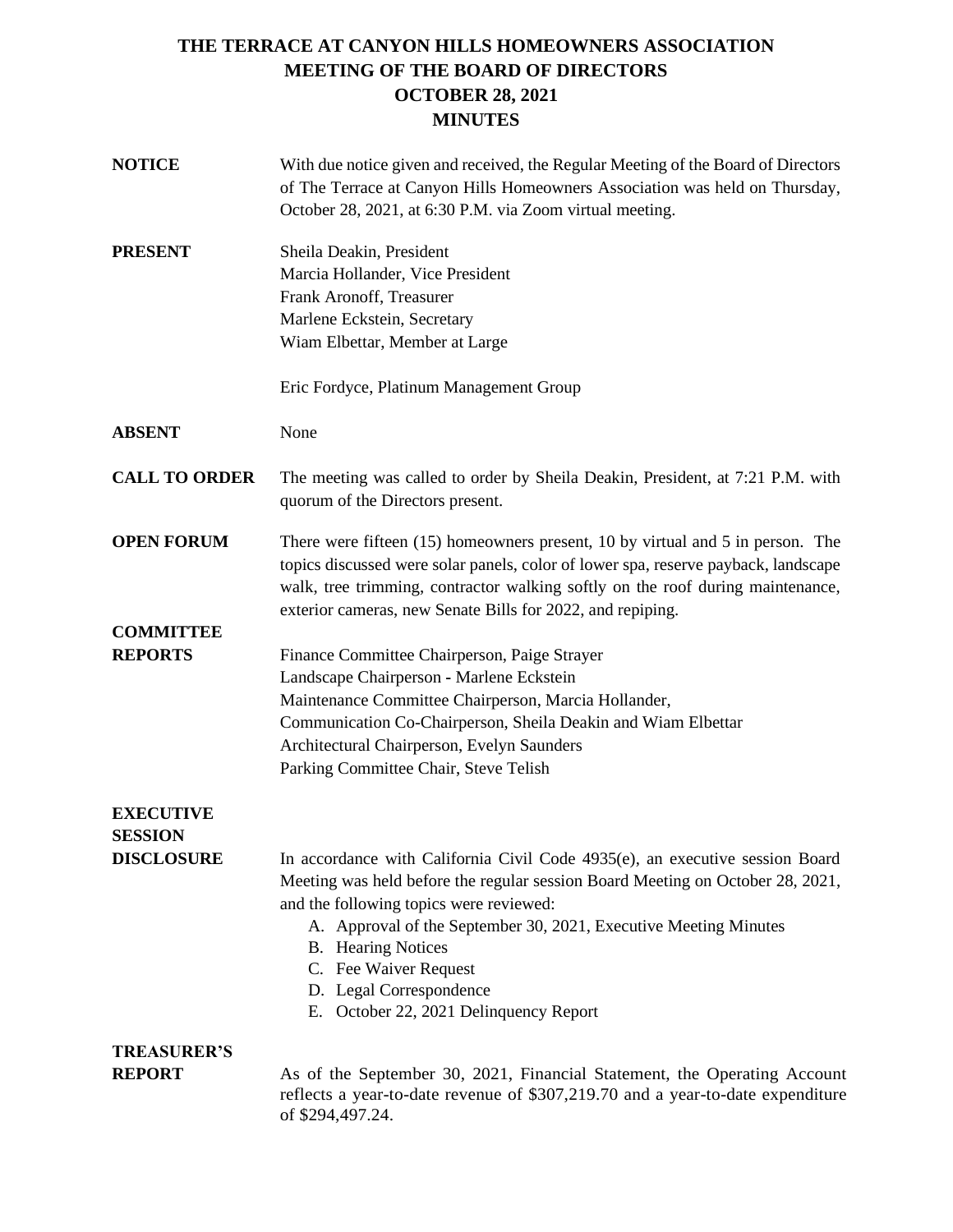|                                   | The association also contributes \$41,173.92 a month to the Reserve Account<br>per the approved annual budget. These funds are for future capital<br>improvements and replacement components per the reserve study. The total<br>Reserve Funds as of September 30, 2021, are \$1,251,916.87 (adjusted<br>\$90,396.00 less due to Operating transfer to Reserves).                                                                                                                                                                                                                                                                                                                                                                                                                                                                                                                                                                                                                                                                    |  |  |  |
|-----------------------------------|--------------------------------------------------------------------------------------------------------------------------------------------------------------------------------------------------------------------------------------------------------------------------------------------------------------------------------------------------------------------------------------------------------------------------------------------------------------------------------------------------------------------------------------------------------------------------------------------------------------------------------------------------------------------------------------------------------------------------------------------------------------------------------------------------------------------------------------------------------------------------------------------------------------------------------------------------------------------------------------------------------------------------------------|--|--|--|
|                                   | Total Accounts Receivables as of October 20, 2021, are \$5,757.18.                                                                                                                                                                                                                                                                                                                                                                                                                                                                                                                                                                                                                                                                                                                                                                                                                                                                                                                                                                   |  |  |  |
| <b>CONSENT</b><br><b>CALENDAR</b> | The Board of Directors reviewed the consent calendar below:<br>A. Approval of the September 30, 2021, Board of Directors Meeting Minutes.<br>Following review and discussion, a motion was made by Marlene Eckstein<br>and seconded by Frank Aronoff to approve the minutes as presented. The<br>motion passed 3 -2 with Marcia Hollander and Wiam Elbettar abstained.<br>B. Approval of the September 30, 2021, Reconvened Annual Meeting<br>Minutes. Following review and discussion, a motion was made by Marlene<br>Eckstein and seconded by Frank Aronoff to approve the minutes as<br>presented. The motion passed 3 -2 with Marcia Hollander and Wiam<br>Elbettar abstained.<br>C. Acceptance of the September 30, 2021, Financials. Following review and<br>discussion, a motion was made by Marlene Eckstein and seconded by<br>Frank Aronoff to approve the minutes as presented. The motion passed 3<br>-2 with Marcia Hollander and Wiam Elbettar abstained.                                                             |  |  |  |
| <b>NEW BUSINESS</b>               | A. Common Area Improvement Proposals<br>1. Maintenance Inspection Punch List. The Board of Directors reviewed a<br>proposal submitted by Carasso Construction from the October 2021<br>maintenance inspection punch lists regarding a variety of repairs to the<br>common area in the 400 Circle. Following review and discussion, a<br>motion was made by Marcia Hollander and seconded by Wiam Elbettar<br>to table the proposal and to add to the community wide wood<br>replacement project. The motion passed unanimously.<br>2. 301 San Nicholas Gutter Repairs in the amount of \$235.00. Following<br>review and discussion, a motion was made by Marcia Hollander and<br>seconded by Frank Aronoff to approve the proposal as presented. The<br>motion passed unanimously.<br>3. 215 San Nicholas deck repair in the amount of \$165.00. Following review<br>and discussion, a motion was made by Frank Aronoff and seconded by<br>Marlene Eckstein to approve the proposal as presented. The motion<br>passed unanimously. |  |  |  |
|                                   | B. Re-piping Proposals<br>The Board of Directors reviewed two proposals for community wide re-<br>pining due to ignore with the current vender. Following review and                                                                                                                                                                                                                                                                                                                                                                                                                                                                                                                                                                                                                                                                                                                                                                                                                                                                 |  |  |  |

piping due to issues with the current vendor. Following review and discussion, a motion was made by Sheila Deakin and seconded by Frank Aronoff to table this topic and request Management to obtain a proposal from Ameri-Cal Repipe for an individual cost to repipe a unit. The motion passed unanimously.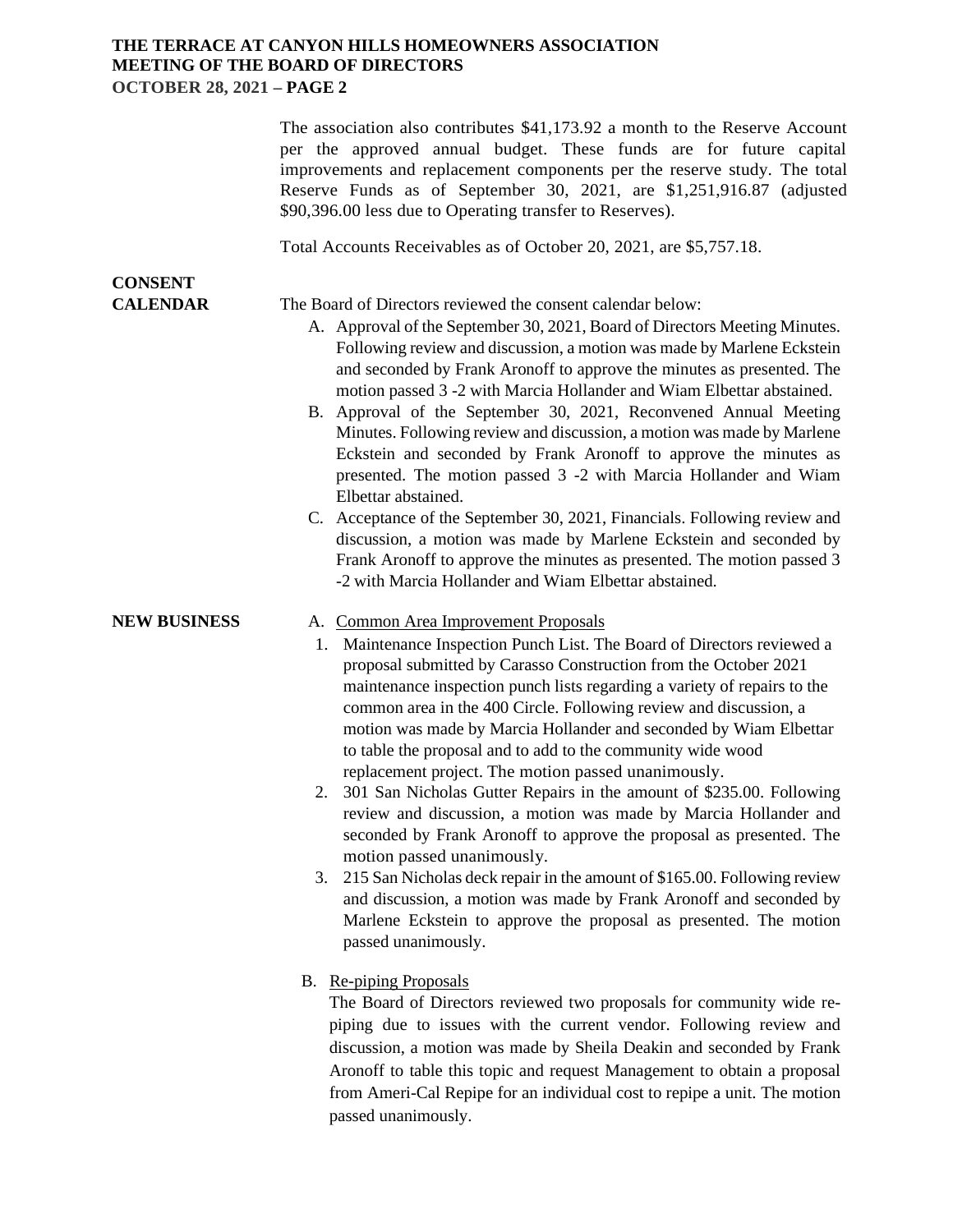#### C. Roof Repair Proposals

The Board of Directors reviewed two proposals submitted by Jim Murray Roofing for repairs as follows:

- 1. 418 San Nichola in the amount of \$4,345.00. Following review and discussion, a motion was made by Sheila Deakin and seconded by Frank Aronoff to approve the proposal as presented. The motion passed unanimously.
- 2. 516 San Nicholas in the amount of \$3,338.00. Following review and discussion, a motion was made by Frank Aronoff and seconded by Marcia Hollander to approve the proposal as presented. The motion passed unanimously.

#### D. Community Wide Preventative Plumbing Maintenance

The Board of Directors reviewed two proposals submitted by Severson Plumbing for community wide preventative maintenance as follows:

- 1. Pressure Regulation testing at every unit in the amount of \$1,440.00. Following review and discussion, a motion was made by Frank Aronoff and seconded by Marcia Hollander to approve the proposal as presented. The motion passed unanimously.
- 2. Hydro Jetting / Inspections of Units with root problems in the amount of \$14,450.00. Following review and discussion, a motion was made by Frank Aronoff and seconded by Marlene Eckstein to approve the proposal as presented. The motion passed unanimously.
- E. Reserve Study Proposal

The Board of Directors reviewed a 3-year loyalty plan submitted by Association Reserves in the amount of \$890.00. Following review and discussion, a motion was made by Marcia Hollander and seconded by Frank Aronoff to approve the 3-year loyalty plan as presented. The motion passed unanimously.

#### F. Rate Increase – Courtesy Patrol

The Board of Directors reviewed correspondence submitted by Courtesy Patrol regarding a rate increase of \$1.00 starting January 1, 2022. Following review and discussion, a motion was made by Frank Aronoff and seconded by Sheila Deakin to approve the rate increase for 2022. The motion passed unanimously.

#### G. Proposed Architectural Guidelines Approval

The Board of Directors reviewed the proposed Architectural Guidelines submitted by the Architectural Committee. Following review and discussion, a motion was made by Frank Aronoff and seconded by Marlene Eckstein to approve the architectural guidelines to be mailed to the membership for a 28-day review. The motion passed unanimously.

#### H. Proposed EV Charging Station Rule & Regulations Approval

The Board of Directors reviewed the proposed supplement to the Rules and Regulations for Electric Vehicle Charging Station and an EV Charging Station Agreement drafted by legal counsel. Following review and discussion, a motion was made by Frank Aronoff and seconded by Wiam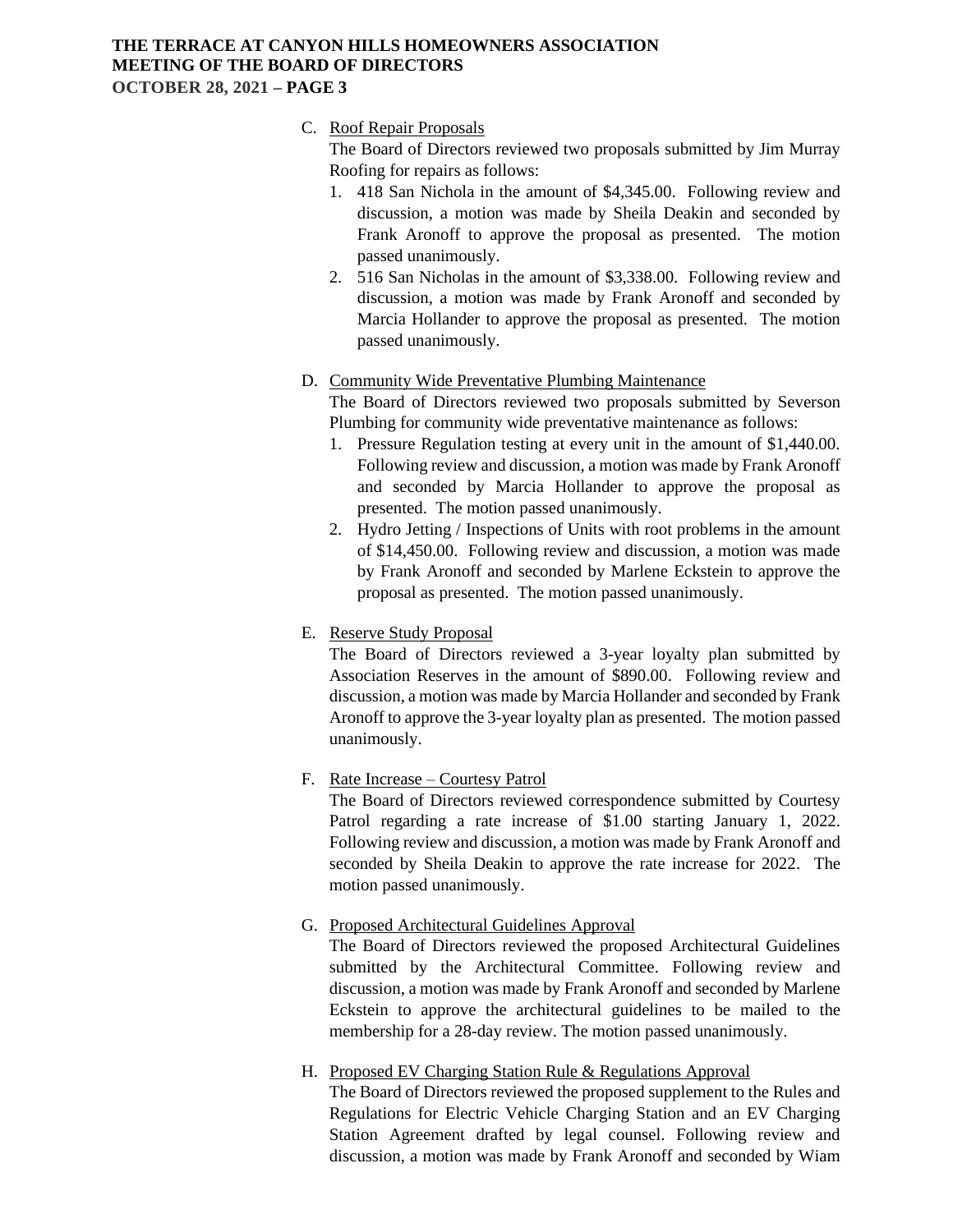Elbettar to approve the architectural guidelines to be mailed to the membership for a 28-day review. The motion passed unanimously.

- I. Board Member / Management Requests / Discussions
	- 1. Newsletter Approval Delivery Method Following review and discussion, a motion was made by Sheila Deakin and seconded by Wiam Elbettar to approve the newsletter and have it printed on the back of the December Billing. The motion passed unanimously.
	- 2. Breakdown of Pool & Spa Cost July 2019 Present. Following review and discussion, it was the general consent of the Board of Directors to take no further action.
	- 3. Repipe Unit 401 San Nicholas due to pin hole leak. Following review and discussion, it was the general consent of the Board of Directors to table this topic until the Board has a chance to review the Ameri-Cal Repipe and Plumbing Inc proposal.
	- 4. Additional Bait Station Cost in the amount of \$4.00 per station per month – Following review and discussion, it was the general consent of the Board of Directors to take no further action.
	- 5. Letter from City regarding leaf blowers. Following review and discussion, it was the general consent of the Board of Directors to take make sure the landscapers do not use leaf blowers in the community.
	- 6. Special Meeting Date for Fine Reversal Petition. Following review and discussion, it was the general consent of the Board of Directors to hold a special membership meeting on December 30, 2021.
	- 7. Adding one-way arrows to the asphalt. Following review and discussion, it was the general consent of the Board of Directors to have Sheila Deakin give the locations and Carasso give a proposal.
	- 8. No Parling Sign attached to the chain between 511 & 512 San Nicholas. Following review and discussion, it was the general consent of the Board of Directors to take no further action as the sign has been ordered and will be installed by Carasso Construction.
	- 9. Invoice / check signing process. Following review and discussion, it was the general consent of the Board of Directors to table this topic to the November board meeting.
	- 10. Recent Break-ins / Vandalism. Following review and discussion, it was the general consent of the Board of Directors to take no further action.
	- 11. Restriction of access to back of units between dusk and dawn homeowner survey. Following review and discussion, it was the general consent of the Board of Directors to take no further action.
	- 12. Community Survey. Following review and discussion, it was the general consent of the Board of Directors to take no further action.
	- 13. Community Garage Sale Discussion. Following review and discussion, it was the general consent of the Board of Directors to take no further action.
- J. Homeowner Requests
	- 1. 602 San Nicholas Request to eliminate holiday lights. Following review and discussion, it was the general consent of the Board of Directors to take no further action.